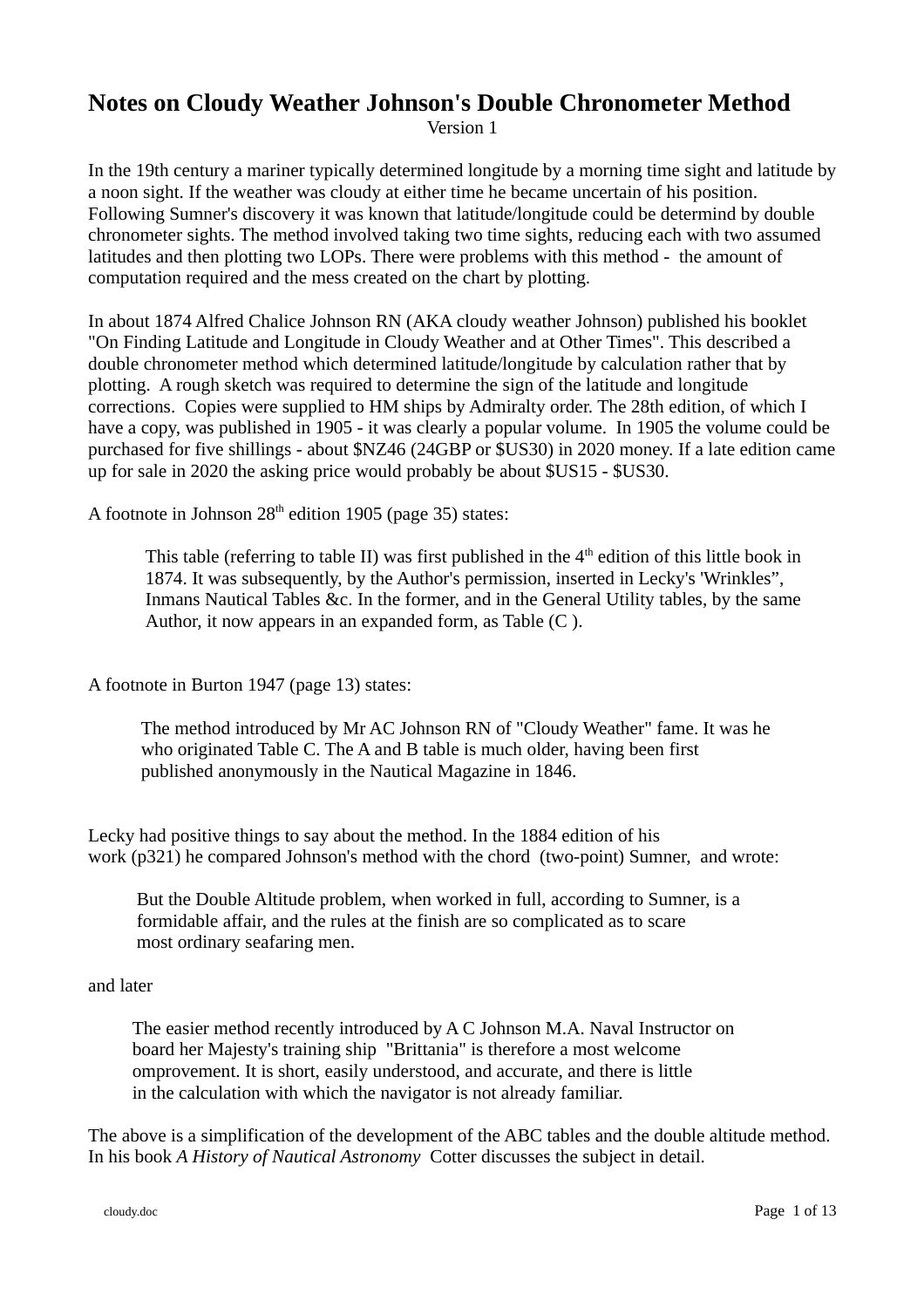Johnson's Double Chronometer method uses plane trigonometry and the ABC tables, where

 $A = \cot HA$  Tan lat  $B = \csc HA$  tan dec  $C$  + cot Az sec lat and  $A + B = C$ .

### **Worked Example**

I took a series of AM and PM time sights and reduced them by Martelli. I then chose two sights which (by courtesy of the Clockwork Mapping anti-spoof app) I knew were reasonably accurate. I calculated C from both Norie's ABC tables and also from Johnson's table I to confirm that the tables are the same. Johnson's table I is Norie's tables A and B combined. Johnson's table II is Norie's table C.

Johnson gives a method for using his tables I and II for multiplication and division but I cheated and used a calculator.

AM sight ========

lat 41 S dec 4 46.8 S t 44 09 E long 174 59.6 E

A 0.90 N B 0.12 S

Subtract by rule (different names) gives  $C = 0.78$  N From which azimuth = N59.5E.

PM Sight =======

lat 41 S dec 4 30.3 S t 59 07 W  $long = 1755.9 E$ A 0.52 N

B 0.09 S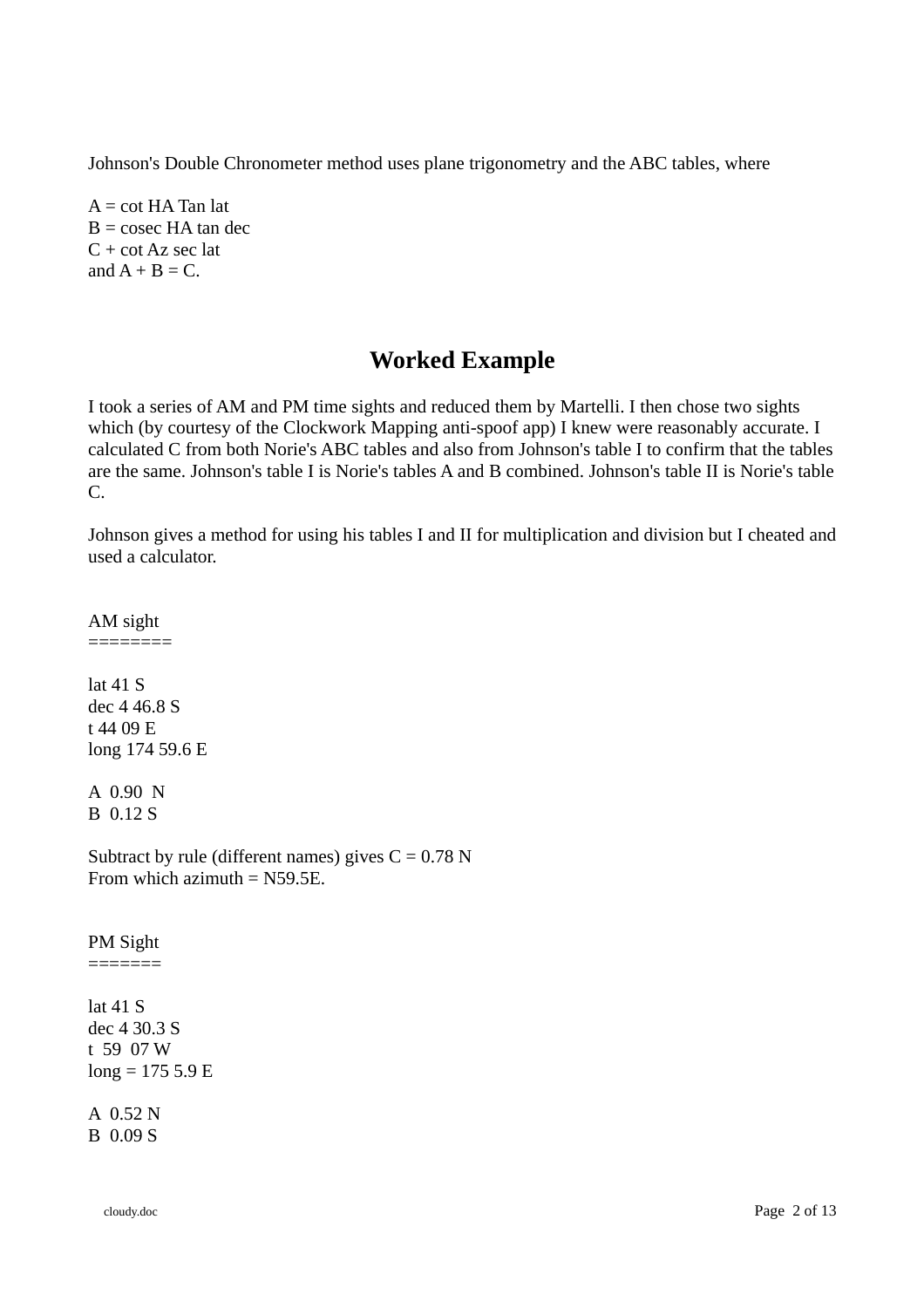Subtract by rule (different names) gives  $c = 0.43$ From which azimuth = N72W

Calculate Position =============

lat correction  $=$  diff long/ (sum or diff C values)

The observations are in adjacent quadrants so add the C values.

lat correction =  $6.3 / 1.21 = 5.2$ 

long correction am sight = lat correction  $*$  am C = 5.2  $*$  0.78 = 4.1' long correction pm sight = lat correction  $*$  pm C = 5.2  $*$  0.43 = 2.2'

Using the calculated azimuths draw a rough sketch to determine the signs of the corrections. In his instructions on this method Burton points out that the position can be alternatively determined by plotting the rough sketch to scale (1947 page 14).

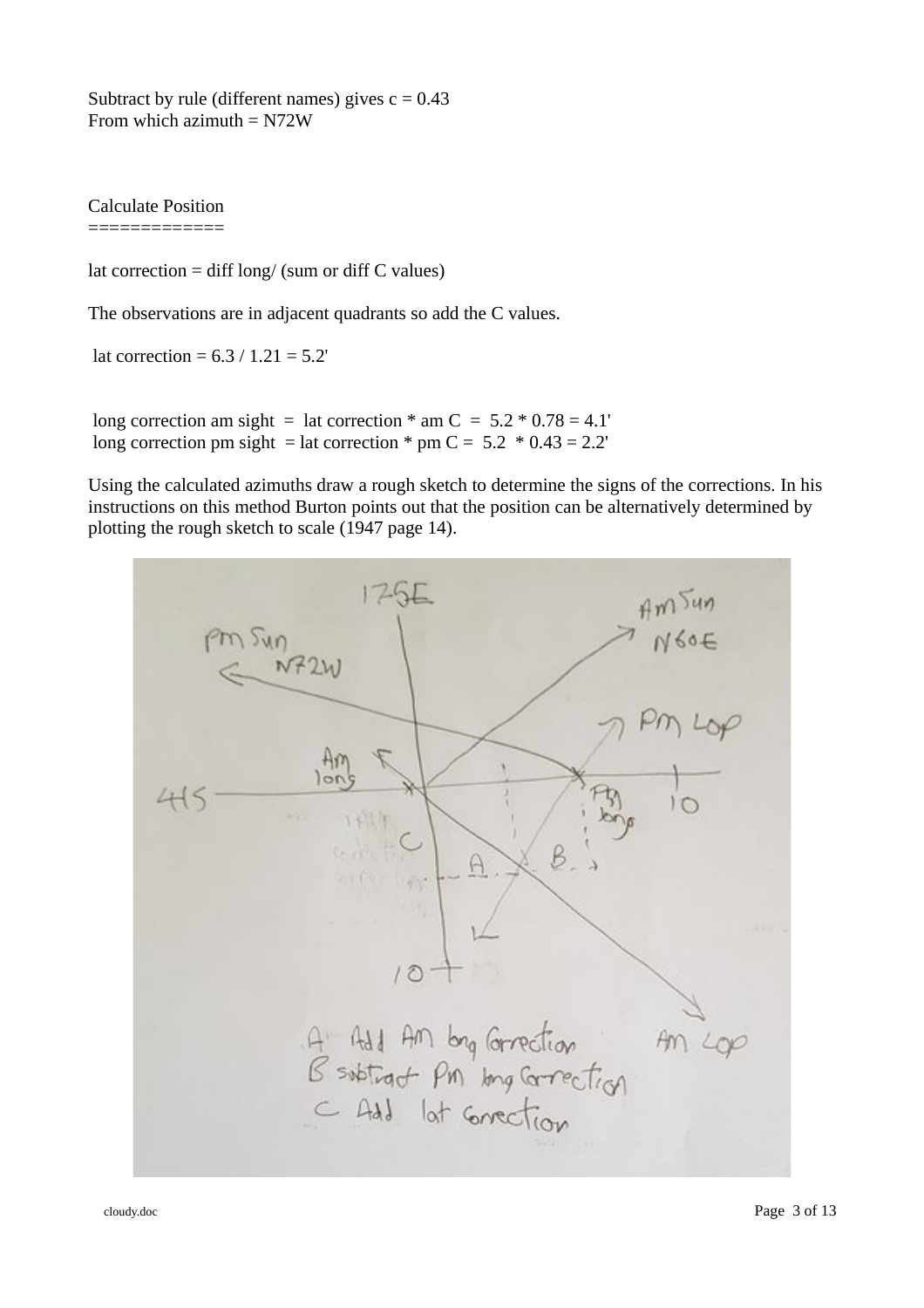Observed lat =  $4100 + 0005.2 = 4105.2$ ' S

Observed am long = 174 59.6 + 4.1' = 175 3.7' E Observed pm long = 175 5.9 - 2.2' = 175 3.7' E

I did not feel the Pacific plate move between the AM and PM sights so the two longitudes should be equal.

My GNSS position is 41 06.5' S 175 05.2' E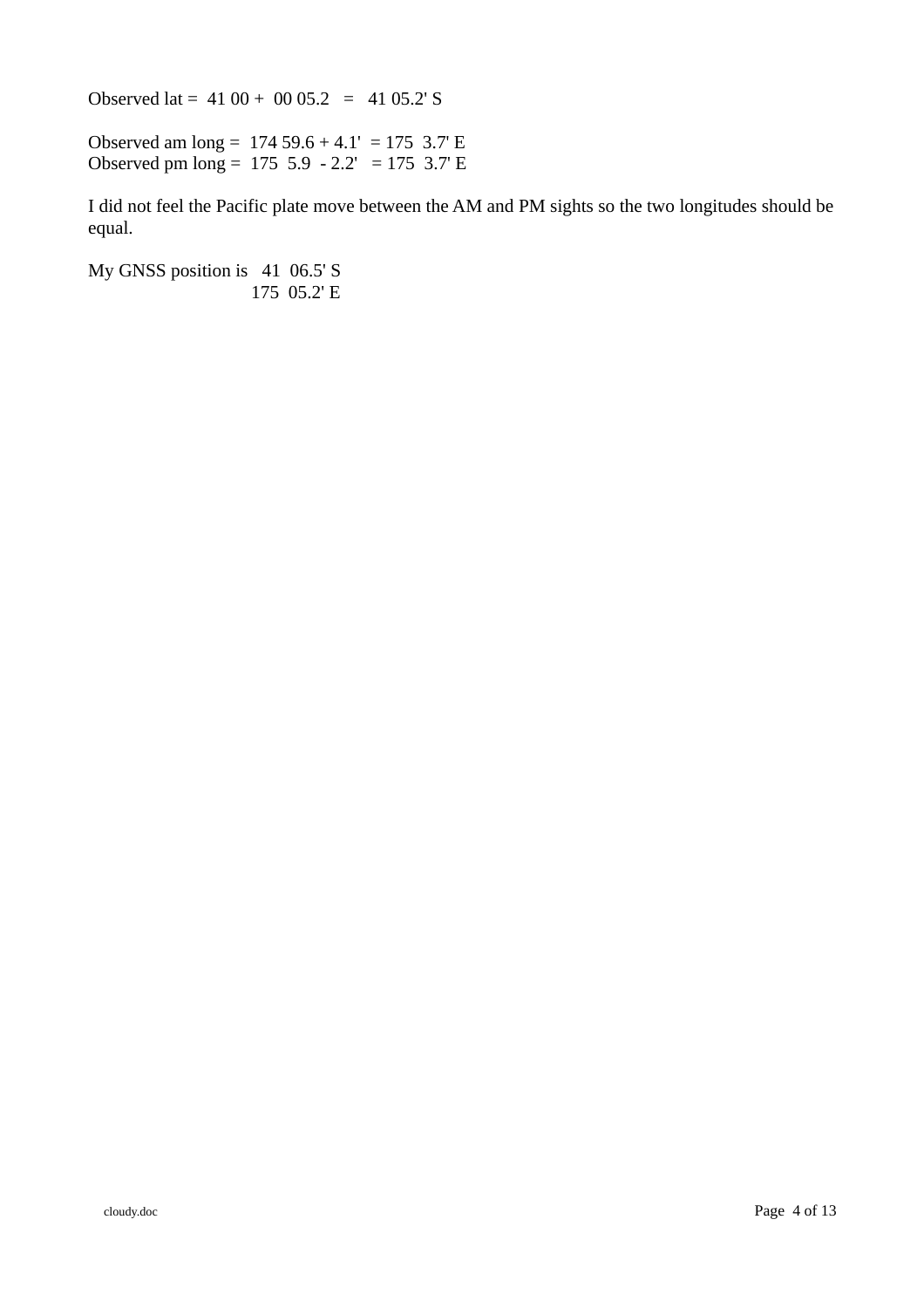#### **Burton's Instructions**

The following instructions for Johnson's Double Chronometer method are are from the 1947 edition of Burton's Nautical tables.



 $13$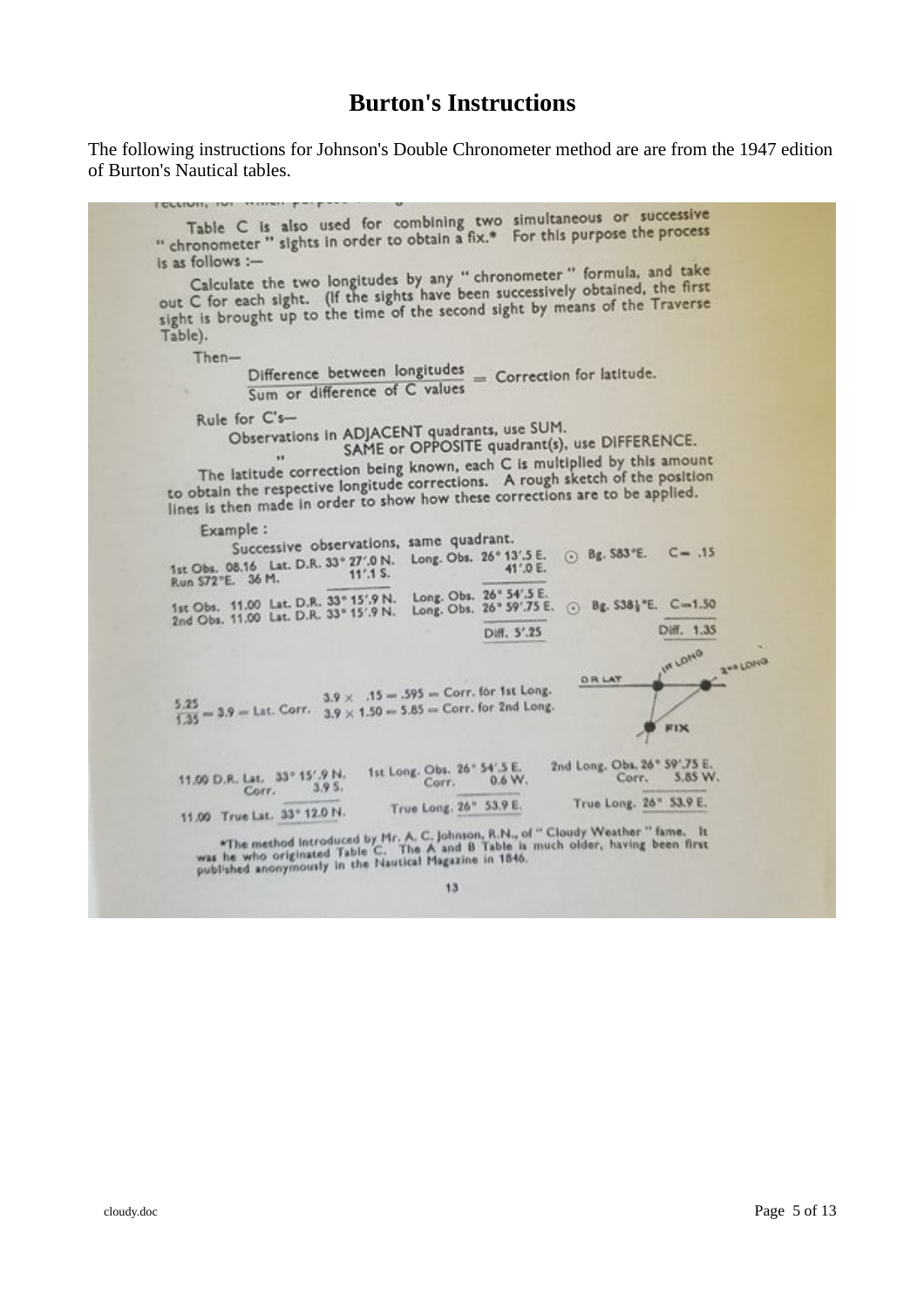### **Extracts From On Finding the Latitude and Longitude In Cloudy Weather**

### ON FINDING

THE

# LATITUDE AND LONGITUDE

# IN CLOUDY WEATHER

AND AT OTHER TIMES.

**DY** A. C. JOHNSON, R.N.

AUTHOR OF "HOW TO FIND THE TIME AT SEA IN LESS THAN A MINUTE," &c.

### TWENTY-EIGHTH EDITION.

WITH NEW TIME-AZIMUTH AND EX-MERIDIAN TABLES.

TO THE PRESENT EDITION IS ALSO ADDED

### PART II.

CONTAINING TABLES FOR FINDING

## THE LONGITUDE BY CHRONOMETER, &c.

(Supplied to H. M. Ships by Admiralty Order.)

London: PUBLISHED BY J. D. POTTER, Admiralty Agent for Charts, 145, MINORIES, AND 11, KING STREET, TOWER HILL. [ENTERED AT STATIONERS' HALL.]

1905.

PRICE FIVE SHILLINGS.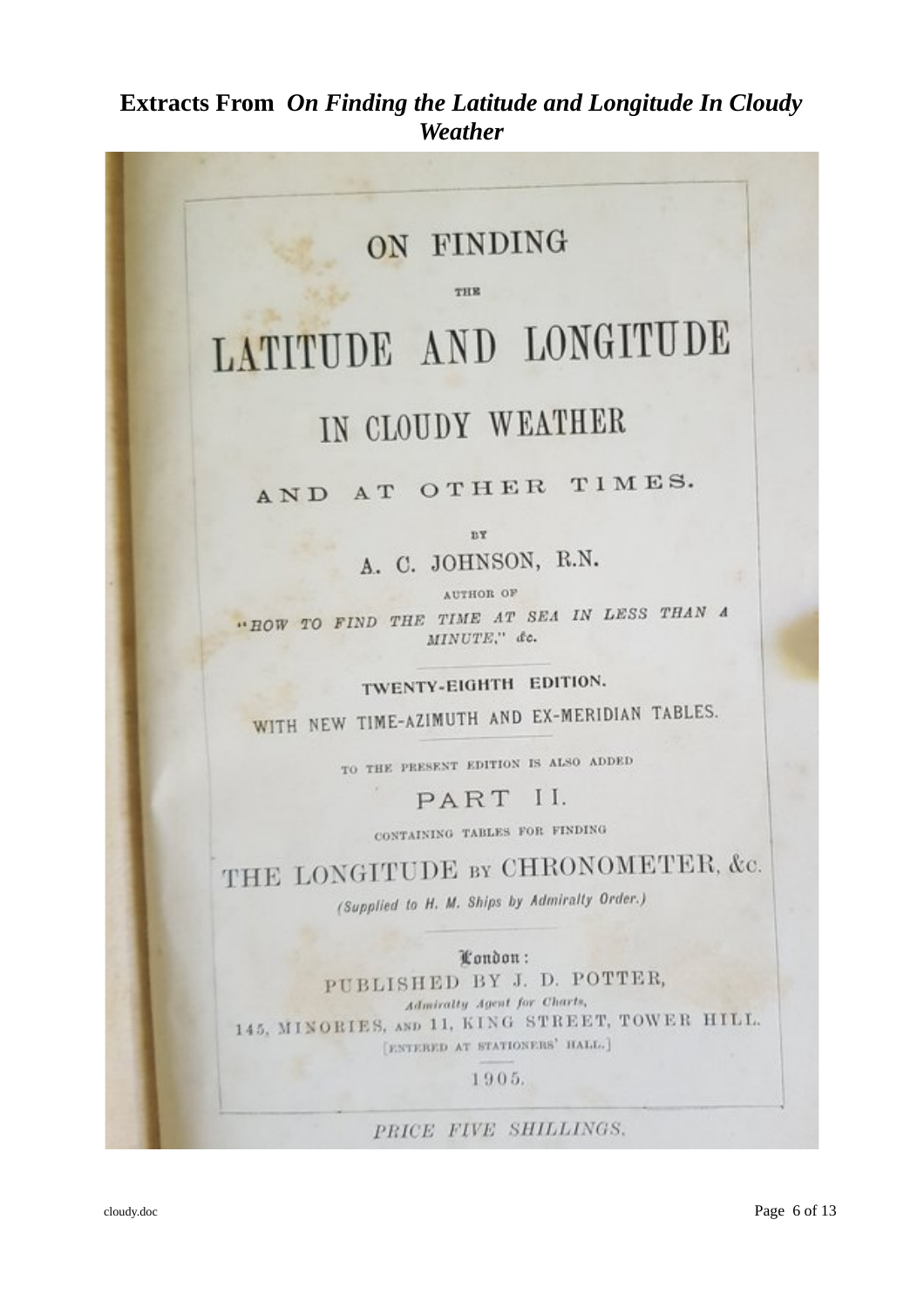#### **A Fine Victorian Gentleman**

I do not know Johnson's dates of birth and death. He may also have been an Edwardian. If born before 1837 he would have been a subject of William IV.

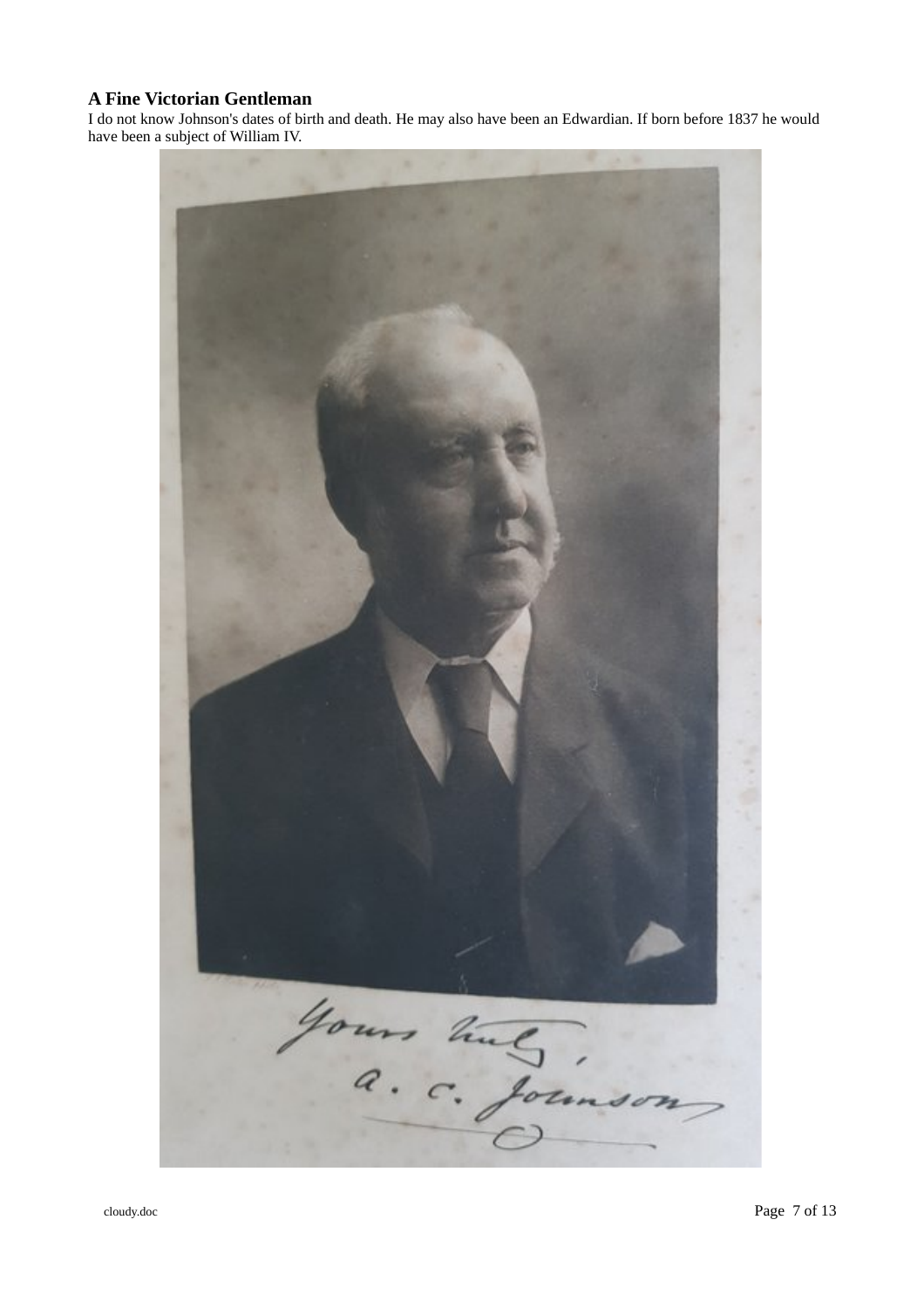|                       |                              |                      |    |                                                                             |                                                                                                                                                                                                     |    |                                                                                                                                                                              | <b>LATITUDE</b> |           |                                   |                                                             |    |                                                                                             |                                                                                                 |                                                                       |                                                                |                                                                      |                            |
|-----------------------|------------------------------|----------------------|----|-----------------------------------------------------------------------------|-----------------------------------------------------------------------------------------------------------------------------------------------------------------------------------------------------|----|------------------------------------------------------------------------------------------------------------------------------------------------------------------------------|-----------------|-----------|-----------------------------------|-------------------------------------------------------------|----|---------------------------------------------------------------------------------------------|-------------------------------------------------------------------------------------------------|-----------------------------------------------------------------------|----------------------------------------------------------------|----------------------------------------------------------------------|----------------------------|
| HA                    | 涯                            | 30                   | 32 | 34                                                                          | 36                                                                                                                                                                                                  | 38 | 40                                                                                                                                                                           | 42              | JJ.<br>44 |                                   | $\overset{\circ}{46}$                                       | 48 | 50                                                                                          | $\frac{6}{52}$                                                                                  | 54                                                                    | o<br>56                                                        | o<br>58                                                              | 黃<br>H.A                   |
| for<br>Lat.           |                              |                      |    |                                                                             | 0.00 0.58 0.63 0.67 0.73 0.78 0.84 0.00 0.97 1.04 1.11 1.19 1.28                                                                                                                                    |    |                                                                                                                                                                              |                 |           |                                   |                                                             |    |                                                                                             |                                                                                                 |                                                                       |                                                                | 1'35 1'48 1'60                                                       | for<br>Dec.                |
| 16.34<br>1.0<br>4     | 3'73                         |                      |    | $2.15$ $2.33$ $2.25$<br>3.46 5.01 5.19 5.32                                 |                                                                                                                                                                                                     |    | 2 71 2 92 3 13 3 26 3 60 3 86 4 14 4 45 4 78<br>2'53 2'71 2'93 3'14 3'37 3'61 3'37 4'15 4'46<br>2 38 2 55 2 74 2 94 3 16 3 39 3 63 3 90 4 19                                 |                 |           |                                   |                                                             |    |                                                                                             |                                                                                                 |                                                                       |                                                                | 5'14 5'53 5'97<br>4'80 5'17 5'58<br>4'50 4'85 5'23                   | н.м.<br>1.0<br>8<br>12     |
| 8<br>12<br>16<br>20   | 3'47<br>1.02<br>2,00<br>2.75 |                      |    | 1.90 5.01 5.31<br>$1.75$ 1.02 $2.08$                                        | 1.68 1.81 1.66 2.11 2.27 2.44 2.61 2.80 3.01<br>1'59 1'72 1'85 2'00 2'15 2'30 2'47 2'65 2'84 3'05 3'27 3'52                                                                                         |    | 224 230 238 277 297 319 332 367 394                                                                                                                                          |                 |           |                                   |                                                             |    | 3'22 3'40 3'72                                                                              |                                                                                                 |                                                                       |                                                                | 4'24 4'50 4'92<br>4'00 4'31 4'05<br>378 4'07 4'40                    | 16<br>20<br>24             |
| 24<br>28<br>32        | 2147                         |                      |    | 1'43 1'55 1'67                                                              | 260 150 163 176 189 204 210 235 232 270 280 310 333<br>2'30 1'30 1'47 1'50 1'71 1'84 1'98 2'12 2'27 2'44                                                                                            |    | 1:80 1:93 2:08 2:33 2:30 2:55 2:75 2:95 3:17                                                                                                                                 |                 |           |                                   |                                                             |    | $262$ $281$ $301$                                                                           |                                                                                                 | 3'24 3'49 3'77                                                        |                                                                | 3'59 3'86 4'17<br>3'41 3'67 3'96                                     | 39<br>3 <sup>b</sup><br>40 |
| 36<br>40<br>44        | 2'25<br>205                  |                      |    | $1.18$ $1.38$ $1.38$                                                        | 1:30 1:40 1:51 1:63 1:75 1:88<br>2'14 1'24 1'34 1'45 1'56 1'67 1'80 1'93 2'07 2'22                                                                                                                  |    | 1'49 1'00 1'72                                                                                                                                                               |                 |           | 202217233<br>$1.28$ $1.92$ $2.13$ |                                                             |    | $2.49$ $2.68$ $2.87$<br>$2^{125}$ $2^{15}$ $2^{17}$<br>$2.28$ $2.44$ $2.62$<br>2.182.342.51 |                                                                                                 |                                                                       |                                                                | 3.09 3.33 3.59<br>2'95 3'18 3'43<br>2'82 3'04 3'28<br>2'70 2'91 3'14 | 46<br>52<br>56<br>$^{2.2}$ |
| 48<br>52<br>56<br>2.0 | 1'06<br>1.88<br>1'73         |                      |    | $1:13$ $1:32$ $1:32$<br>$1'00$ $1'17$ $1'27$<br>$1'80$ $1'04$ $1'13$ $1'22$ | 1'00 1'08 1'17 1'26 1'35 1'45 1'56 1'67 1'79 1'92 2'06 2'22                                                                                                                                         |    | 1:43 1:53 1:05<br>$1.37$ $1.47$ $1.58$<br>$1'31$ 1'41 1'51                                                                                                                   |                 |           |                                   | $177$ $159$ $203$<br>1.00 1.25 1.02<br>$1.62$ $1.74$ $1.87$ |    | $2'09$ $2'24$ $2'41$<br>2.00 2.12 3.31                                                      |                                                                                                 |                                                                       | 2'59 2'79 3'01<br>$2'38$ $2'57$ $2'77$                         | $2'48$ $2'67$ $2'89$                                                 | -8<br>14<br>20             |
| 8<br>10<br>24         | <b>T'bu</b>                  |                      |    | $1.35$ 0.200.200.0.03                                                       | 0.92 1.00 1.08 1.16 1.25 1.34 1.44 1.54 1.66 1.78 1.91 2.05<br>1'48 0'86 0'93 1'00 1'08 1'16 1'24 1'33 1'43 1'53 1'65 1'77 1'90<br>1'28 0'74 0'80 0'86 0'93 1'00 1'07 1'15 1'24 1'32 1'42 1'52 1'64 |    | 1'00 1'07 1'15 1'24 1'33 1'42 1'53 1'64 1'76                                                                                                                                 |                 |           |                                   |                                                             |    |                                                                                             |                                                                                                 | $220$ $237$ $250$<br>2'04 2'20 2'37<br>$1.84$ $2.04$ $2.50$           | 1:78 1:90 2:05                                                 |                                                                      | 34<br>48<br>3.6<br>20      |
| 32<br>40<br>48<br>55  |                              | $1 - 11$<br>1'03     |    | 0.60 0.65 0.70                                                              | 119 069 074 083 087 093 110 1107 115 123 132 142 152<br>064 069 075 081 087 093 100 107 115 123 132 142                                                                                             |    | 075 081 087 093 100 107 115 123 132                                                                                                                                          |                 |           |                                   |                                                             |    |                                                                                             |                                                                                                 |                                                                       | 1.04 1.77 1.91<br>$1.42$ $1.53$ $1.66$                         | 1.5311651178<br>$1.32$ $1.42$ $1.60$                                 | 48<br>1.16<br>5.4<br>6.0   |
| 3.0<br>10<br>24       | 18                           | 0.93<br>0.87<br>0.81 |    | 1'00 0'58 0'62 0'67<br>0.540.580063<br>0.50 0.54 0.59<br>0'47 0'51 0'55     |                                                                                                                                                                                                     |    | 0.73078084090097104111119128<br>0.68 0.73 0.78 0.84 0.94 0.97 1.04 1.11 1.19<br>0.63 0.68 0.73 0.78 0.84 0.90 0.96 1.04 1.11<br>0'59 0'63 0'68 0'73 0'78 0'84 0'90 0'96 1'04 |                 |           |                                   |                                                             |    |                                                                                             |                                                                                                 |                                                                       | $1.25$ $1.35$ $1.40$<br>1'20 1'29 1'38<br>$1'11$ $1'20$ $1'30$ |                                                                      |                            |
|                       | 32<br>40<br>48               |                      |    | 0.75 0.43 0.47 0.51<br>0.70 0.40 0.44 0.47<br>0.02 0.31 0.41 0.44           |                                                                                                                                                                                                     |    | 0.55 0.59 0.63 0.68 0.73 0.78 0.84 0.90 0.96<br>0'51 0'55 0'59 0'63 0'68 0'72 0'78 0'83 0'90<br>0.47 0.51 0.54 0.58 0.63 0.67 0.72 0.77 0.83                                 |                 |           |                                   |                                                             |    |                                                                                             |                                                                                                 | 0'00 1'04 1'12<br>0'50 0'90 1'04                                      | 1.04 1.15 1.51                                                 | o 81 o 89 o 96                                                       | ×                          |
|                       | 50<br>16                     |                      |    | 0.00 0.32 0.33 0.40                                                         | 4.0 0 58 0 33 0 36 0 39 0 42 0 45 0 45 0 45 0 56 0 60 0 64 0 69 0 74<br>0.49 0.28 0.30 0.33 0.35 0.38 0.41 0.44 0.47 0.50 0.54 0.56 0.62                                                            |    | 0.44 0.47 0.50 0.54 0.58 0.62 0.67 0.71 0.77                                                                                                                                 |                 |           |                                   |                                                             |    |                                                                                             |                                                                                                 | 0.670.720.75                                                          | 0.120.2000.00000                                               | 0'79 0'80 0'92                                                       | Ho<br>ş<br>⋗               |
| ٠                     | 24<br>32<br>40<br>48         |                      |    | 0.33 0.10 0.30 0.33                                                         | 0.44 0.36 0.39 0.30 0.35 0.32<br>0.40 0.22 0.52 0.11 0.50 0.35 0.31<br>$0.36$ $0.21$ $0.33$ $0.35$                                                                                                  |    | $0.30$ $0.38$ $0.30$<br>$0'24$ $0'25$ $0'27$                                                                                                                                 |                 |           |                                   |                                                             |    | 0.33 0.32 0.38 0.40 0.43 0.41                                                               | 0.40 0.13 0.40 0.40 0.23 0.21<br>0.30 0.30 0.15 0.12 0.19 0.25<br>0.50 0.31 0.31 0.30 0.30 0.45 | 0'010'00 0'71<br>0.20 0.00 0.02<br>0.42 0.49 0.25                     | 0.0000810.82                                                   |                                                                      | mgle<br>ior                |
|                       | 50<br>5.0<br>в<br>10         |                      |    | 0.30 0.11 0.19 0.10<br>0'27 0'15 0'17 0'18<br>0.10 0.11 0.13 0.13           | 0.53 0.13 0.14 0.10 0.15 0.18 0.10 0.51 0.55 0.57                                                                                                                                                   |    | 0'21 0'22 0'24<br>$0.10$ 0.31 0.33<br>0.14 0.15 0.10 0.11 0.10 0.30 0.35 0.37 0.32                                                                                           |                 |           |                                   | $0.24$ 0.50 0.52                                            |    | 0.20 0.25 0.30 0.32 0.34 0.37                                                               | 0'30 0'32 0'34<br>0'20   0'27   0'29                                                            | 0.30 0.45 0.40<br>0.32 0.40 0.43<br>0.35 0.31 0.31<br>[0'27]0'29]0'31 |                                                                |                                                                      | <b>Declination</b>         |
|                       | 24<br>34<br>49               | 0700                 |    | 0'10 0'09 0'10 0'11<br>0'12 0'07 0'08 0'08<br>o.o?l o.o?l o.op              |                                                                                                                                                                                                     |    | 011 012 013 014 015 016<br>0.00 0.10 0.10 0.11 0.15 0.13 0.14 0.12 0.10 0.15 0.10 0.50<br>0.00 0.01 0.01 0.09 0.09 0.00                                                      |                 |           |                                   |                                                             |    |                                                                                             | 0.12 0.10 0.30<br>0.10 0.10 0.11                                                                | 0.53 0.32 0.32<br>0.15 0.13 0.17                                      |                                                                |                                                                      |                            |
|                       | 50<br>6.0                    | grot<br>000          |    | 0.03 0.03 0.03<br>0000 0000 000                                             |                                                                                                                                                                                                     |    | collocal out [oot] out and [a.ot] a.ot] a.ot] o.o. [org] a.op] a.o.)<br>0.00 0.00 0.00 0.00 0.00 0.00 0.00 0.00 0.00 0.00 0.00                                               |                 |           |                                   |                                                             |    |                                                                                             |                                                                                                 |                                                                       |                                                                |                                                                      |                            |

 $t = 59$  deg 07' = 3 hr 56 min 28 sec. Lat 41S Dec 4 deg 30.3'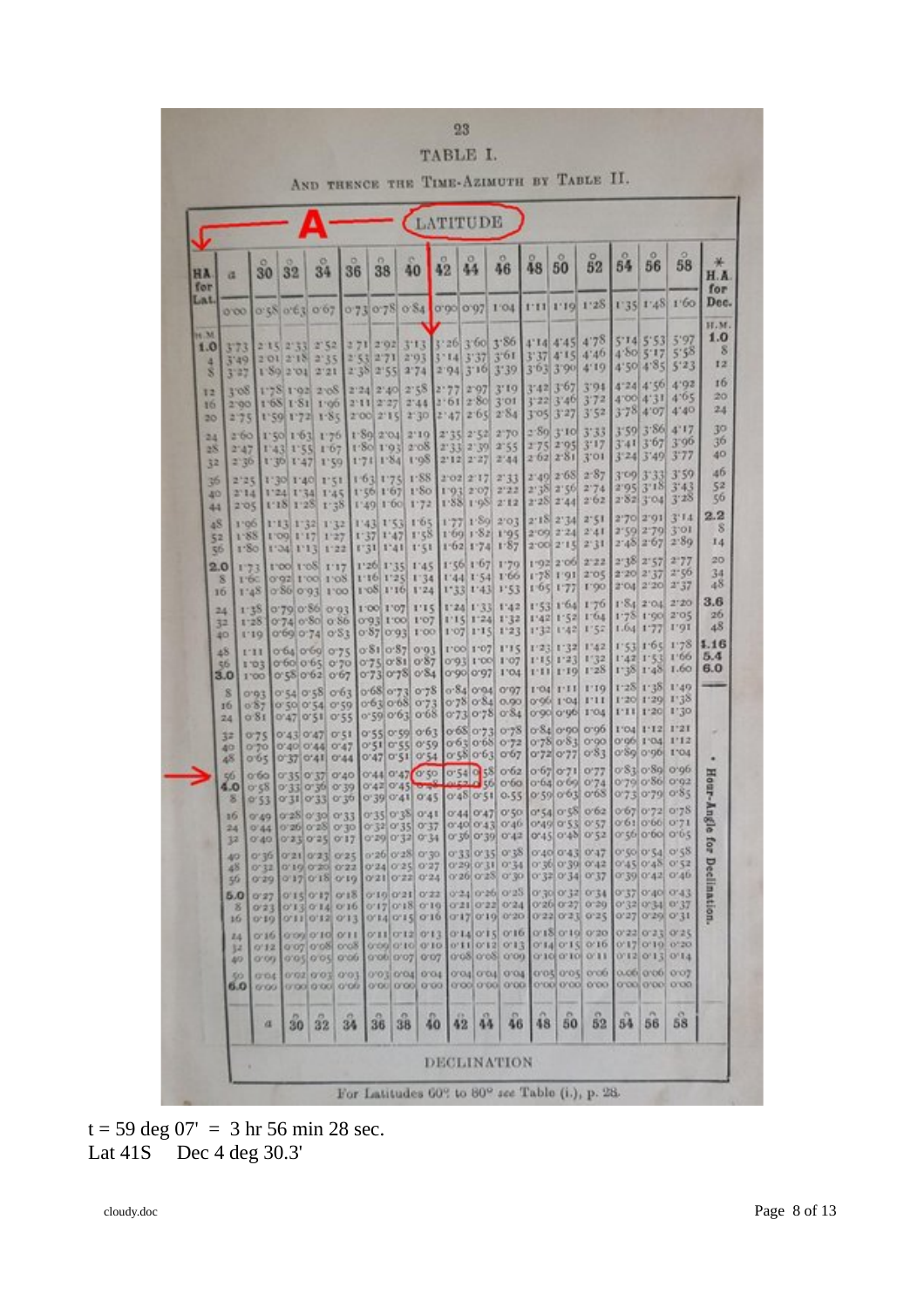|                 |                  |                    |   |                                              |                                      |               |                                              |            | <b>LATITUDE</b>                              |                                  |     |                      |                                                              |                            |            |                                        |                      |
|-----------------|------------------|--------------------|---|----------------------------------------------|--------------------------------------|---------------|----------------------------------------------|------------|----------------------------------------------|----------------------------------|-----|----------------------|--------------------------------------------------------------|----------------------------|------------|----------------------------------------|----------------------|
| <b>HA</b>       | a                | ô                  | 5 |                                              | $\overline{6}$                       | $\frac{6}{8}$ | iô                                           | $\hat{12}$ | í4                                           | 16                               | 18  | 20                   | $\frac{5}{22}$                                               | 24                         | 26         | 28                                     | ٠<br>HA.<br>for      |
| for<br>Lat.     |                  |                    |   | 000003007                                    | $0.10$ $0.14$ $0.18$                 |               |                                              |            | 0'21 0'25 0'29                               |                                  |     |                      | 0'33 0'36 0'40                                               |                            |            | 0.45 0.49 0.53                         | Dec.                 |
| <b>说 38</b>     | 0.000            |                    |   |                                              |                                      |               | $0.36$ $0.25$ $0.69$                         |            | 0.79 0.93 1.07                               |                                  |     | $1.21$ $1.36$ $1.21$ |                                                              |                            |            | $1.66$ $1.83$ $1.98$<br>1:55 1:70 1:85 | $H_2M_3$<br>1.0<br>8 |
| 1.0<br>4        |                  | 3'49 0'00 0'120'24 |   | 373 000 0130 26                              | 0'37                                 |               | 0.40001<br>0'34 0'46 0'58                    |            | 0.74 0.87 1.00<br>0'69 0'82 0'94             |                                  |     | $1.13$ $1.27$ $1.41$ | 1.06 1.10 1.35                                               |                            |            | 1'46 1'59 1'74                         | 12                   |
| 3               | $3 - 27$<br>3.00 |                    |   | $0.00$ 0.11 $0.53$<br>0.00 0.11 0.55         |                                      |               | $0.32$ $0.43$ $0.24$                         |            | $0.65$ 0.77 0.88                             |                                  |     |                      | $1'00$ $1'12$ $1'24$<br>0.94 1.06 1.11                       |                            |            | 1:37 1:50 1:64<br>$1:29$ $1:42$ $1:54$ | 16<br>20             |
| 主菜<br>16<br>20  | 2'75             |                    |   | 2'00 0'00 0'10 0'20<br>0.00 0.00 0.10        |                                      |               | $0.30$ $0.41$ $0.21$<br>$0.58$ $0.30$ $0.48$ |            | $0.62$ 0.72 0.83<br>0.580068079              |                                  |     |                      | 0.89 1.00 1.11                                               |                            |            | 1'22 1'31 1'40<br>$1.16$ $1.27$ $1.38$ | 24<br>30             |
| 24              |                  |                    |   | 2 60 0 00 0 00 0 18                          | 0'27                                 |               | $0.32$ 0.40<br>$0.26$ 0.35 0.44              |            | $0.55$ $0.65$ $0.75$<br>0.530062071          |                                  |     |                      | 0.85095108<br>0.80 0.00 1.00                                 |                            |            | 1:10 1:21 1:32<br>$1.05$ $1.15$ $1.25$ | 3 <sup>6</sup><br>40 |
| 28<br>3#        | $2 - 47$         |                    |   | 0.00 0.05 0.17<br>2:36 0:00 0:08 0:16        |                                      |               | 0.520.3300.41                                |            | 0.50 0.59 0.68<br>$0.48$ $0.26$ $0.04$       |                                  |     |                      | $0.76$ $0.85$ $0.95$<br>0.73 0.81 0.91                       |                            |            | 1'00 1'09 1'19                         | 46                   |
| 36<br>40        | 2'25<br>2.14     |                    |   | 0100 0108 0116<br>0.00 0.01 0.12             | 0'24                                 |               | 0.25 0.40<br>$0'22$ 0'30 0'38                |            | 0'40 0 53 0'61<br>0.440510.59                |                                  |     |                      | 0.70078087<br>$0.67$ 0.75 0.83                               |                            |            | 0'05 1'05 1'14<br>0'91 1'00 1'09       | 52<br>56             |
| 44              | 2105<br>1.00     |                    |   | 0'00 0'07 0'14<br>0'00 0'07 0'14             |                                      |               | 0.31 0.30 0.30<br>$0.21$ $0.28$ $0.35$       |            | $0.45$ 0.49 0.26                             |                                  |     |                      | 0.64 0.71 0.79                                               |                            |            | 0.82000104<br>0'84 0'92 1'00           | $_{2.2}$<br>8        |
| 48<br>52        | 1'88             |                    |   | proof orobjoint3<br>1'80 0'00 0'00 0'13      |                                      |               | $0'20$ 0'20 0'33<br>0.19 0.25 0.32           |            | 0'40 0'47 0'54<br>0.3800450252               |                                  |     |                      | 0.61 0.68 0.76<br>0'59 0'66 0'73                             |                            |            | 0'80 0'88 0.96                         | 14                   |
| 56<br>2.0       | 1.73             |                    |   | 0'00 0'000'12                                |                                      |               | $0.18$ $0.54$ $0.30$<br>$0.17$ $0.52$ $0.52$ |            | 0'37 0'43 0'50<br>$0.35$ $0.40$ $0.40$       |                                  |     |                      | 0.58 0.63 0.70<br>0.5200580065                               |                            |            | 0.77 0.84 0.92<br>071078085            | ΞO<br>34             |
| 18<br>16        | $1 - 48$         |                    |   | 1100 000 000 11<br>0'00 0'05 0'10            |                                      |               | $0.16$ $0.21$ $0.26$                         |            | $0.31$ $0.32$ $0.42$                         |                                  |     |                      | $0.48$ 0.24 $0.00$<br>0'45 0'50 0'56                         |                            |            | 0.66 0.72 0.79<br>$0.61$ 0.67 0.73     | 48<br>3.6            |
| 24<br>32        | $1 - 28$<br>1.38 |                    |   | 0'00 0'05 0'10<br>0.00 0.070                 |                                      |               | 0'14 0'19 0'24<br>$-10'180'23$               |            | 0.50 0.31 0.30<br>$0.27$   $0.35$   $0.32$   |                                  |     |                      | $0'42$ $0'47$ $0'52$<br>0.30 0.42 0.42                       |                            |            | 0.52062068<br>0.53 0.55 0.63           | 26<br>48             |
| 40              |                  |                    |   | 1'10 0'00 0'04 0'08<br>000 0.04 0.00         |                                      |               | $0'12$ (1) $0'21$<br>0'12 0'16 0'20          |            | $0.32$ 0.30 0.34<br>$0.24$ 0.28 0.32         |                                  |     |                      | $0.30$ $0.40$ $0.42$                                         |                            |            | 0'49 0'54 0'59                         | 4.16<br>5,4          |
| 48<br>55<br>3.0 |                  | 111<br>1'0'%       |   | 0.00 0.01 0.01<br>1'00 0'00 0'04 0'07        |                                      |               | $0.11$ 0.12 0.16<br>$0.10$ 0.17 0.12         |            | 0'22 0'20 0'30<br>0'21                       | 0.520                            |     |                      | $0.34$ $0.38$ $0.43$<br>0.35 0.36 0.40                       |                            |            | or46 o'50 o'55<br>0'44 0'49 0'53       | 6.0                  |
|                 | в                |                    |   | 0.03 0.00 0.03 0.00                          |                                      |               | $0.10 \, 0.13 \, 0.10$<br>0'09 0'12 0'15     |            | $0'19$ $0'23$ $0'27$<br>$0'18$ $0'22$ $0'25$ |                                  |     |                      | 0.30 0.34 0.38<br>$0.28$ $0.35$ $0.32$                       |                            |            | 0'41 0'45 0'50<br>$0.30$ $0.45$ $0.40$ |                      |
| 16<br>24        |                  | 0.81<br>0.81       |   | 0.00 0.030.00<br>0.00 0.070.00               |                                      |               | 0.08 0.11 0.14                               |            | $0.12$ 0.50 $0.53$                           |                                  |     |                      | $0.20$ 0.39 $0.33$                                           |                            |            | 0.30 0.30 0.43<br>$0.34$ 0.31 0.40     |                      |
| 37              | 40               |                    |   | 0'75 0'00 0'030'05<br>0.30 0.00 0.03 0.02    |                                      |               | 0.08 0.11 0.13<br>0.01 0.10 0.15             |            | 0.10 0.10 0.55<br>$0.12$ 0.1 $12$ 0.30       |                                  |     |                      | $0.34$ $0.51$ $0.30$<br>$0'23$ 0'25 0'28<br>$0'21$ 0'24 0'20 |                            |            | $0.31$ $0.34$ $0.31$<br>0.500032034    |                      |
|                 | 48               |                    |   | 0.0 0.00 0.00 0.00<br>0.00 0.00 0.05 0.07    |                                      | 0.01          | $0.00$ $0.11$<br>0.00 0.00 0.00              |            | $0.14$ 0.10 0.10<br>$0.13$ 0.12 $0.11$       |                                  |     |                      | 0'19 0'22 0'24                                               |                            |            | 0'27 0'29 0'32                         |                      |
|                 | 55<br>4.0        |                    |   | $0.68$ 0.00 0.05 0.01<br>0.53 0.00 0.03 0.07 |                                      |               | 0.00 0.09 0.10<br>0.00 0.01 0.00             |            | 0.15[0.17]0.11<br>0.11 0.13 0.12             |                                  |     |                      | 0'10 0'21 0'23<br>$0.11$ 0.10 0.51                           |                            |            | 0'20 0'28 0'31<br>0'24 0'20 0'25       |                      |
|                 | ж                |                    |   |                                              | 16 0'40 0'00 0'020'03 0'05 0'07 0'09 |               |                                              |            | $0.10$ 0.15 $0.17$<br>0.00 0.11 0.13         |                                  |     |                      | $0'16$ 0'18 0'20<br>$0.14$ 0.10 0.12                         |                            |            | 0'22 0'24 0'20<br>0.30 0.33 0.31       |                      |
|                 | 24<br>32         |                    |   | 0'44 0'00 0'02 0'03<br>0'40 0'00 0'01 0'03   |                                      |               | 0.02 0.00 0.02<br>oras orob oroy             |            | 0.00 0.10 0.15                               |                                  |     |                      | 0.130.120.10                                                 |                            |            | 0/18 0/20 0/21<br>0.10 0.18 0.10       |                      |
|                 | AD.<br>48        |                    |   | 0.30 0.00 0.01 0.03<br>0.31 0.00 0.01 0.03   |                                      |               | 0'04 0'05 0'06<br>003 005 000                |            | 008 009 010                                  | 0.01 0.09 0.00                   |     |                      | 0.15 0.13 0.12<br>$0'11$ 0'12 0'13                           |                            |            | $0.14$ 0.10 0.11                       |                      |
|                 | 55               |                    |   | 0'29 0'00 0'01 0'02<br>$027$ 0'00 0'01 0'01  |                                      |               | 0.03 0.04 0.02<br>0'03 0'04 0'05             |            |                                              | 0.00 0.01 0.02<br>000 007 008    |     |                      | 0.00 0.10 0.15<br>0.00 0.10 0.11                             |                            |            | 0.130.140.12<br>0.15] 0.13] 0.14       |                      |
|                 | 5.0<br>8         |                    |   | 0.33 0.00 0.01 0.01<br>0'19 0'00 0'01 0'01   |                                      |               | 0.03 0.01 0.07<br>0.03 0.03 0.03             |            |                                              | 0.02 0.00 0.03<br>0'04 0'05 0'00 |     |                      | 0'07 0'08 0'09<br>0'00 0'07 0'08                             |                            |            | 0'10 0'11 0'12<br>0.00 0.00 0.10       |                      |
|                 | 46<br>24         |                    |   | 1001003001010                                |                                      |               | 0.03 0.03 0.03                               |            |                                              | 0.03 0.07 0.07                   |     |                      | 009 000 000                                                  |                            |            | 0.07 0.08 0.08<br>000 000 000          |                      |
|                 | 37<br>40         | 0.00               |   | 0.13 0.00 0.01 0.01<br>0.00 0.01 0.01        |                                      | <b>O'OT</b>   | 0.03 0.03<br>0.01 0.01 0.03                  |            |                                              | 0'03 0'03 0'03<br>0'02 0'02 0'02 |     |                      | 0.04 0.01 0.02<br>0.01 0.03 0.03                             |                            |            | 0'04 0'04 0'05                         |                      |
|                 | 50<br>6.0        | 0'04<br>0700       |   | 0'00 0'00, 00<br>0.00 0.000.00               |                                      | 000<br>0/00   | 0,00 0.01<br>0'00 0'00                       |            |                                              | 0'01 0'01 0'01<br>0'00 0'00 0'00 |     |                      | 0'01 0'02 0'02<br>0'00 0'00 0'00                             |                            |            | 0'02 0'02 0'02<br>00'0 000 000         |                      |
|                 |                  |                    | ő | 2                                            | ŝ                                    | $\ddot{6}$    | $\ddot{\mathbf{a}}$                          |            | $\hat{12}$                                   | $\hat{14}$                       | i'6 | 18                   | 20                                                           | $\overline{2}\overline{2}$ | $\hat{24}$ | $\ddot{26}$                            | 28                   |

 $t = 59 \text{ deg } 07' = 3 \text{ hr } 56 \text{ min } 28 \text{ sec.}$ Lat 41S Dec 4 deg 30.3'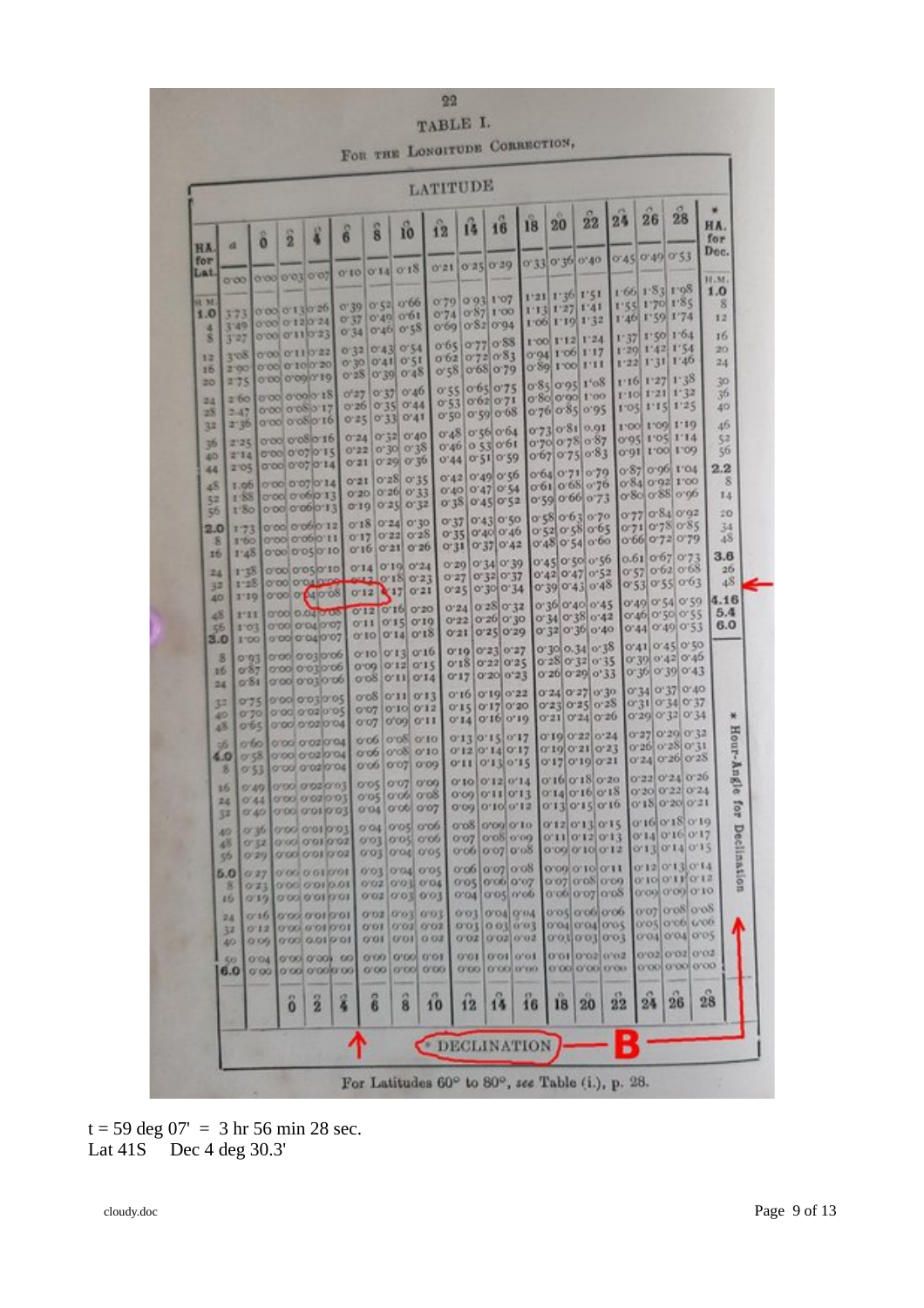|                      |                              |                                               |                              |                                    |                                |                               |                                           |                          |                          | LATITUDE.                              |                            |                                                 |                             |                                |                            |                             |                            | Alt.                                               |                                        |
|----------------------|------------------------------|-----------------------------------------------|------------------------------|------------------------------------|--------------------------------|-------------------------------|-------------------------------------------|--------------------------|--------------------------|----------------------------------------|----------------------------|-------------------------------------------------|-----------------------------|--------------------------------|----------------------------|-----------------------------|----------------------------|----------------------------------------------------|----------------------------------------|
| Bearing.             | $\hat{0}$                    | 34                                            |                              | $\overset{\circ}{36}$              | 38                             | 40                            | $\mathbf{42}$                             | 44                       |                          | 46                                     | 48                         | 50                                              | 52                          | 54                             | 贬<br>56                    | I3.<br>58                   | 60                         | iquivalent<br>Bearing<br>Bearing<br>Error in<br>n. | For the<br>Alt.-Azimuth                |
|                      | (1)                          | 1'21                                          |                              | $1 - 24$                           | 1'27                           | 1.31                          | 1'35                                      | 1'39                     |                          | 1'44                                   | 1'49                       | 1.56                                            | 1.62                        | 170                            | 1.79                       | 1.80                        | 2'00                       | for                                                |                                        |
| 10<br>12             | 5.67<br>4'71                 | 6.84<br>5.07<br>4.84                          |                              | 7703<br>5.81<br>4'95               | 7'20<br>5'97<br>5.00           | 7'40<br>0.14<br>$5 - 3$       | 7.63<br>6.33<br>5'40                      | 7.88<br>6:54<br>5.38     |                          | 8.16<br>6:77<br>5.77                   | 8.48<br>7'03<br>5.00       | 8.81<br>7:32<br>6.24                            | 0.31<br>7.64<br>6.51        | ×<br>9.65<br>8'00<br>6.81      | ı<br>10'14<br>3'41<br>7.17 | F.<br>10.70<br>8.88<br>7'57 | ×<br>11'33<br>0.41<br>8.02 | 10<br>12<br>14                                     | $-98$<br>98<br>'97                     |
| 14<br>16<br>18       | 4'01<br>3749.<br>3.02        | 4783<br>3.71                                  |                              | 4'31<br>3.80                       | 4.43<br>3'90                   | 4'55<br>$4^{\circ}02$         | 4.69<br>4:14<br>3'70                      | 4.85<br>4'28             | 3.82                     | 5'0%<br>4'43<br>3795                   | 5'21<br>4.60<br>4'11       | 5'42<br>4'79<br>4'27                            | 5.66<br>5'00<br>4.46        | 5'93<br>5'24<br>4.67           | 6.24<br>5.50<br>4.91       | $6 - 58$<br>5.81<br>5'19    | 6.01<br>6.15<br>\$'49      | 15<br>17<br>19                                     | 'ob<br>795<br>94'                      |
| 20<br>22<br>24       | 2.75<br>2'47<br>2'25         | 3.31<br>2.08                                  | 2.71                         | 3'39<br>3.06<br>2'77               | 3'49<br>3'14<br>2.85<br>2.60   | 3'59<br>3'23<br>2.103<br>2.58 | 3'33<br>3'02<br>2'76                      |                          | 3'44<br>3'12             | 3:56<br>3'23<br>$2'85$ $2'95$          | 3'70<br>3.36<br>3'00       | $3.85$ $4.02$<br>$3'49$ $3'65$<br>$7'10$ $3'33$ |                             | 4.71<br>3'82<br>3'49           | 4'43<br>4'02<br>3.66       | 4.957<br>4.24<br>7.87       | 4.95<br>4'49<br>4'10'      | 21<br>22<br>24                                     | '93<br>$10^{\circ}$<br>100             |
| 26<br>28<br>30       | 2705<br>1'88<br>1.73         |                                               | 2'47<br>2'27<br>2'09         | 2.53<br>2.142<br>2.14              | 2'39<br>2'20<br>2'01           | 2'45<br>2'20'<br>2'00'        | 2.53<br>2'77<br>2'15                      |                          | 2.61<br>2.41<br>2'22     | 2'71<br>2'40<br>2.70                   | 2.81<br>2.60<br>2'39       | 2'02<br>2.500<br>2'49                           | 5005<br>2'81<br>2.00        | 7'20<br>2.95<br>2.72           | 3.10<br>3'10<br>2.86       | 3'55<br>3'27<br>3'02        | 3'76<br>3.70<br>3'20       | 25<br>26<br>28                                     | $-53$<br>37<br>85                      |
| 32<br>34<br>36<br>38 | 1.00<br>1:48<br>1:38<br>1.28 |                                               | 70'1<br>1.10<br>1.66<br>1.54 | 1.08<br>1.84<br>1.70<br>1'58       | 1:88<br>1'74<br>1.62           | 1'93<br>1'80<br>1.67          | 1,00<br>1.85<br>1.72                      |                          | 2.06<br>$1^{01}$<br>1.78 | 2'13<br>1'08<br>1.84                   | 2'22<br>2706<br>1701       | 2'71<br>2'14<br>1'09                            | 2'41<br>2'24<br>2'08        | 2:52<br>2.14<br>2.18           | $2 - 65$<br>2'40<br>2'20   | 2'80<br>1:60<br>2'41        | 0012<br>2775<br>2'50       | 29<br>30<br>32                                     | $-83$<br>$-ST$<br>'79                  |
|                      | 40<br>42<br>44               | 1'10<br>$1 - 11$<br>1704                      | 1.44<br>1.34<br>1125         | 1'47<br>1.37<br>1'28               | 1.51<br>1.41<br>1'31           | 1.65<br>1'45<br>1.35          |                                           | $1 - 60$<br>1'49<br>1'39 | 1.66<br>1.54<br>1'44     | 1.72<br>1:60<br>1.49                   | 1'78<br>$1 - 66$<br>1.55   | 1785<br>1773<br>1.01                            | 1.94<br>1.80<br>1'68        | 2'02<br>1.80<br>1'76           | 2'17<br>1:09<br>1.85       | 2'25<br>2109<br>1.95        | 2'38<br>2'22<br>2'07<br>14 | 33<br>34<br>35                                     | 177<br>74<br>72                        |
|                      | 46<br>48<br>50               | 0'07<br>0700<br>0.84                          | 1.10<br>I 'OG<br>1'01        | 1'10<br>1'11<br>1'04               | 1'23<br>$1 - 14$<br>$1'$ ob    | 1'00                          | 1.26<br>1.17                              | 1.40<br>1'21<br>1.13     | 1.34<br>1'25<br>1.10     | 1'39<br>1'30<br>1'21                   | 1'44<br>1'35<br>1'25       | 1,50<br>1'40<br>1031                            | 1.50<br>1'40<br>1, 30       | $1 - 6.1$<br>1.53<br>1'43      | 1.1.2<br>1.01<br>1.50      | 1.82<br>1.70<br>1.68        | 1'01<br>1.80<br>1.68       | 36<br>37<br>38                                     | $-69$<br>'67<br>164                    |
|                      | 52<br>54<br>56               | 0.78<br>0.73<br>0707                          | 40'04<br>0.88<br>0.81        | $\partial \phi$ -0<br>O'QO<br>0.81 | 0.001                          | $20'0$ $10'0$<br>0.85         | 1701<br>0.88                              | 1'05<br>60.08<br>0.01    | $1'$ CQ<br>1'01<br>0.04  | $1 - 12$<br>1'04<br>0'97               | 1117<br>1700<br>1001       | 1.22<br>71'17<br>1.01                           | 1.27<br>1'18<br>1'10        | 1'33<br>1'27<br>1'15           | 1'40<br>1'30<br>1'21       | 1.47<br>1'37<br>1'27        | 1, 20<br>1'45<br>1'35      | 38<br>39<br>40                                     | 162<br>'59<br>'56                      |
|                      | 58<br>60<br>62               | 0.01<br>0.58<br>0.53                          | 0.75<br>0'70<br>0.64         | 0.77<br>O'7I<br>0.66               |                                | 0.79<br>0.115<br>0.67         | 0.81<br>0.75<br>0.60                      | 0.84<br>0.78<br>0.72     | 0.87<br>0.80<br>0.74     | op'o<br>0.81<br>0.76                   | 0.01<br>0.86<br>0.10       | 0.01<br>00'0<br>0.81                            | $1'$ OT<br>0.94<br>0.80     | 1.00<br>$2p^{\circ}$ o<br>0.60 | 1712<br>1'0.7<br>0.95      | 1'18<br>1'00<br>1'00        | 1.25<br>1.15<br>1:off      | 40<br>41<br>41                                     | 153<br>'50<br>37                       |
|                      | 64<br>66<br>68               | O(L <sub>2</sub> O)<br>0'45'0'54<br>0'40 0'49 | 0.59                         | 0.55<br>0.50                       | 0.0000002                      | 0.46.                         | 0.64<br>0.58<br>$0.51$ $0.53$ $0.54$      | 0.06<br>0.60             | 0.68<br>0.62<br>0.50     | 0.70<br>0.64<br>0.58                   | 0.73<br>0.06<br>0.00       | 0.176<br>0.61                                   | 0.79<br>$0.60$ 0.13<br>0.05 | 0.81<br>0.76<br>0.00           | 0.87<br>0'79<br>0.72       | 0.01<br>0.84<br>0.76        | 0'97<br>0.80<br>0.81       | 42<br>42<br>43                                     | 144<br>$-41$<br>37                     |
|                      | 72033                        | 70 036<br>74029                               | 0.44<br>9.39<br>0.34         | 0.45<br>04'0<br>0.30               |                                | 0.30                          | $0.46$ $247$ $0.49$ $0.51$<br>044 042 044 |                          |                          | 0.52<br>0.45047<br>0'40 0'41           | 0.54<br>0.49<br>0.43       | 0.57<br>0.51<br>0.44                            | 0.63<br>0.40                | 0.590062<br>0.55<br>0'49       | 0.65<br>0.58<br>0.52       | 0.68<br>0.01<br>0.94        | 0.73<br>0.05<br>0.57       | 43<br>44<br>44                                     | 34<br>131<br>12S                       |
|                      |                              | 76025<br>$78$ $0'21$<br>$80$ 0'18             | 0.30<br>0.25<br>0.21         |                                    | 0.31<br>0.30<br>0.22           | 0.31<br>0'27<br>0.22          | 0.117<br>0.72<br>0.23                     | 0.111<br>0'20<br>0.74    | 0.39                     | $0.34$ $0.36$<br>0.10<br>$0'24$ $0'25$ | 0.37<br>0'32<br>0.16       | 0'39<br>0'33<br>0'27                            | $0*0$<br>0.34<br>0.39       | 0.41<br>0.10<br>0.30           | 0.45<br>0.38<br>0.31       | 0.47<br>0.40<br>0.33        | 0.50<br>0.42<br>0.35       | 44<br>44<br>44                                     | 124<br>72 E<br>'17                     |
|                      | 82<br>84                     | 0.14<br>010<br>86 0107                        | 0.17<br>0.08                 | 0.113.1                            | 0.17<br>0.113<br>0.08          | 0.18<br>0'13.<br>0.09         | 0.18<br>0.14<br>o'on                      | 0119<br>0.14<br>0'00'    | 0.19<br>0.14             | 0.10<br>0'15<br>0'10'0'10'             | 0'21<br>0.10<br>0'10'      | 0.111<br>0.10<br>0'11                           | 0.711<br>0'17<br>0.11       | 0'24<br>0.18<br>0112           | 0.125<br>0.10<br>0.117     | 0.30<br>0,70<br>0.13        | 0.38<br>0.11<br>0.14       | 45<br>45<br>48                                     | 114<br>$10^{11}$<br>'07                |
|                      | 88<br>89<br>90               | oroz<br>0703<br>0,00                          |                              | 0.04<br>o'or<br>6700               | 0 <sub>N</sub><br>0'01<br>0'00 | 0704<br>0'01<br>0'00          | 0.04<br>O'OI<br>00'0                      | 0.05<br>10'01<br>0'00    | 0.05<br>0'01<br>07003    | 0.016<br>0.911                         | 0.05<br>0.017<br>0'00 0'00 | 0.05<br>0.01<br>0'00'                           | 0.00<br>0.01<br>0'00        | 0 <sup>0</sup><br>0.03<br>0.00 | 0.06<br>0.02<br>o'oo       | 0707<br>ECI'O<br>0,00       | 0'07<br>0'02<br>0'00       | 45<br>45<br>45                                     | $\sigma_3$<br>$\sqrt{2}$<br><b>'OO</b> |
|                      |                              |                                               | $0'00$ $0'07$                |                                    | 0.73                           | 0.18                          | 0.84                                      | 0.00                     | 0.01                     |                                        | 1'11<br>1.001              | 1'10.                                           | $1 - 28$                    | 1'38                           | 1'48                       | 1.00                        | $1 - 73$                   |                                                    |                                        |

 $20$ 

TABLE II.

C.

Azimuth 72 deg Lat 41 deg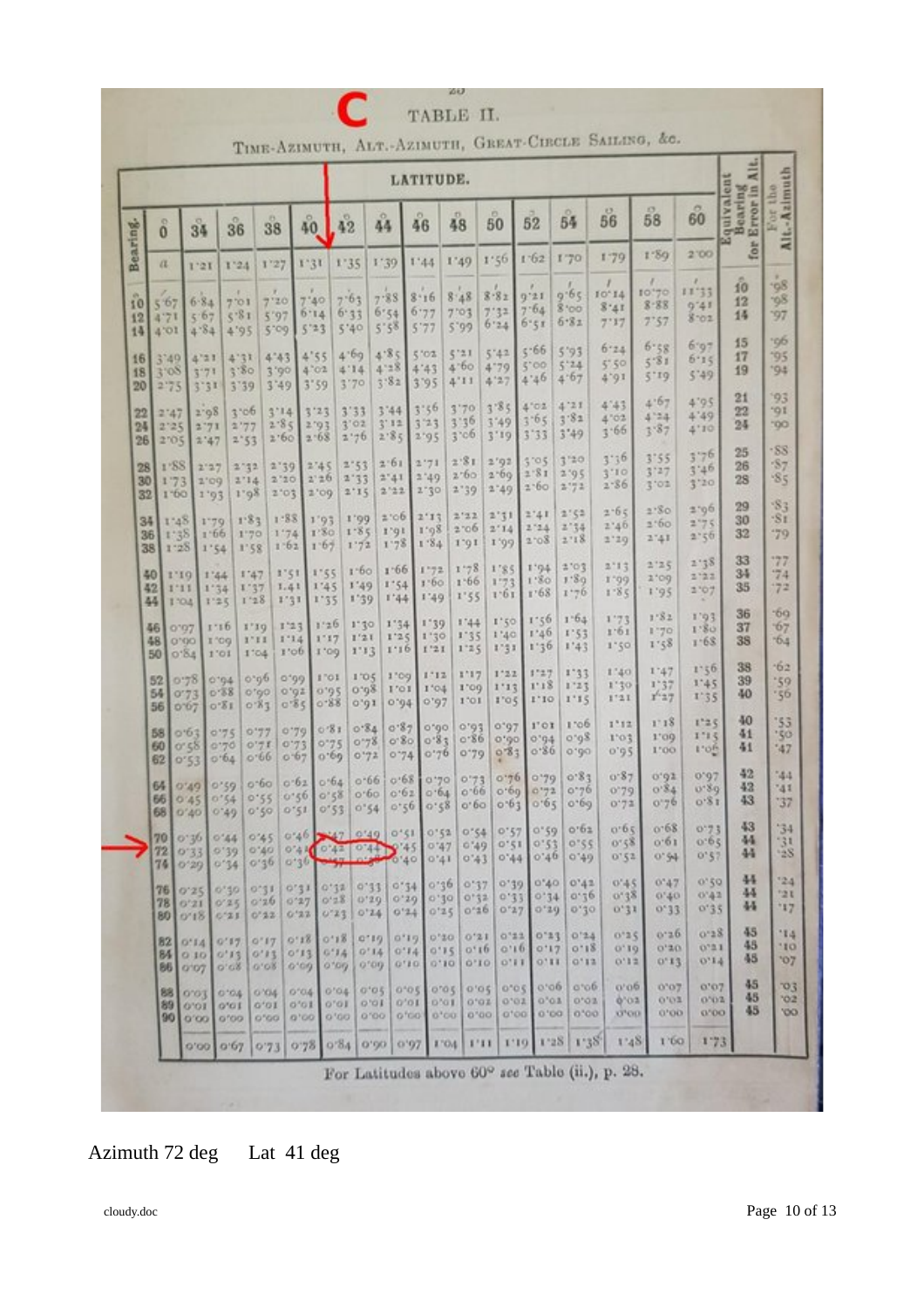**Johnson's Explanation of his Double Chronometer Method**



Let C be the true zenith of the observer, CA., CB small portions of circles of equal altitude, BD a small portion of a parallel of latitude by D.R., CD a perpendicular from C on BA, or BA produced. (Fig. (1) is for observations taken on the same side of the meridian, fig. (2) for those taken on opposite sides).\*

Then the first observations worked with the D.R. lat. will place the ship at A, the second will place her at B. Therefore AB is the discrepancy (in dep.) between the two positions. Also CAD is equal to the azimuth at the first observation, and CBD is equal to that at the second.



 $^\circ$  These triangles, being supposed to be very small, may be treated as plane triangles, right-angled at D.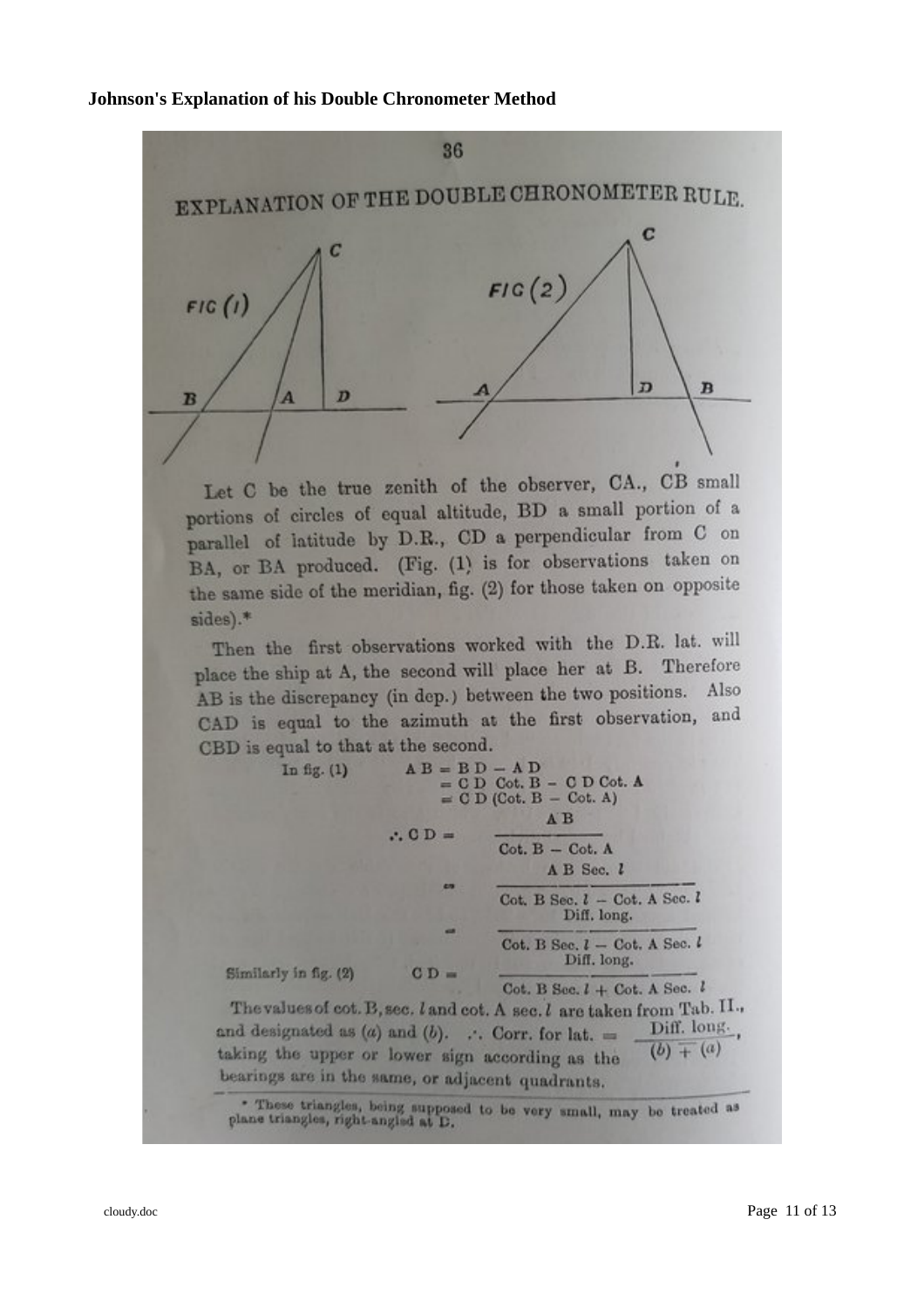The corrections for the two longitudes will be AD and BD expressed in diff. long.

or, AD sec.  $l$ , and BD sec.  $l$ .

But  $AD = CD$  cot. A, and  $BD = CD$  cot. B.

: The corrections are CD cot. A sec.  $l$ , and CD cot. B sec.  $l$ ;

or, corr. for lat.  $\times$  (a), and corr. for lat.  $\times$  (b),

and it is evident by fig. (1) that when the observations are in the same quadrant, both corrections must be allowed in the same direction; but when in adjacent quadrants, they must be allowed in opposite directions, as in fig. (2), to make the two longitudes agree.

It will also be seen, by fig. (1), that if the sun bore S.E<sup>17</sup> and the correction for lat. were North, that for long. would be East; and by fig. (2), if the sun bore S. W<sup>17</sup> and the corr. for lat. were North, that for long. would be West.

Hence the Rule on pp. 5 and  $6:$ --

| S. E. | S. W. |
|-------|-------|
| N.W.  | N. E. |
|       |       |